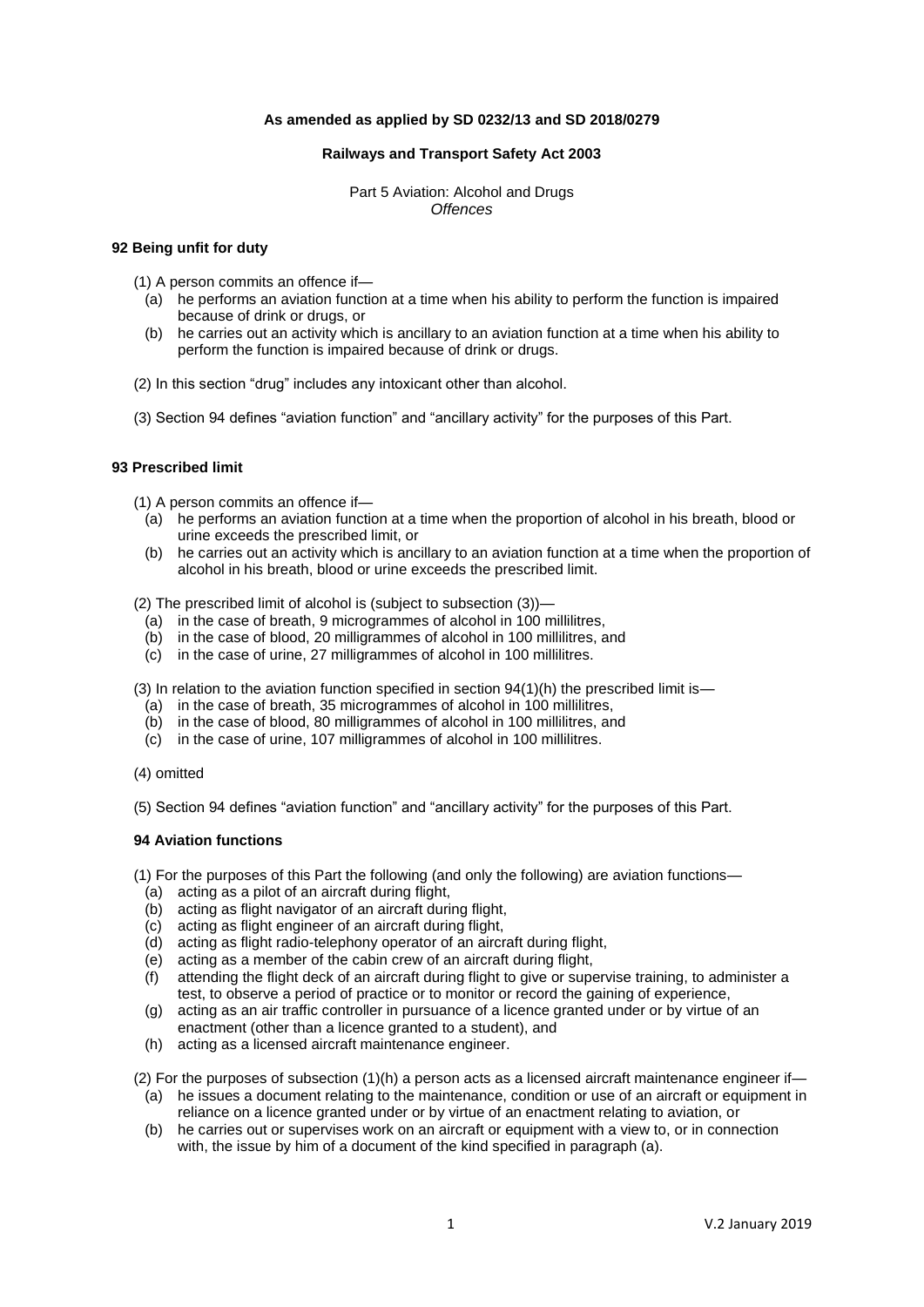(3) For the purposes of this Part a reference to an activity which is ancillary to an aviation function is a reference to anything which falls to be treated as such by virtue of subsections (4) to (6).

(4) An activity shall be treated as ancillary to an aviation function if it is undertaken—

- (a) by a person who has reported for a period of duty in respect of the function, and
- (b) as a requirement of, for the purpose of or in connection with the performance of the function during that period of duty.

(5) A person who in accordance with the terms of an employment or undertaking holds himself ready to perform an aviation function if called upon shall be treated as carrying out an activity ancillary to the function.

(6) Where a person sets out to perform an aviation function, anything which he does by way of preparing to perform the function shall be treated as an activity ancillary to it.

(7) For the purposes of this Part it is immaterial whether a person performs a function or carries out an activity in the course of an employment or trade or otherwise.

### (8) **Omitted**.

#### *Enforcement*

### **95 Penalty**

- (1) A person guilty of an offence under this Part shall be liable—
	- (a) on conviction on **information**, to **custody** for a term not exceeding two years, to a fine or to both, or
	- (b) on summary conviction, to a fine not exceeding **[ 1 level 5 on the standard scale.**

## **(2) In this section "standard scale" means the standard scale for offences punished summarily prescribed by section 55(1) of the Interpretation Act 2015 (an Act of Tynwald).].**

### **96 Specimens, &c.**

**.** 

(1) The provisions specified in the first column of the table below, with the modifications specified in the third column and any other necessary modifications, shall have effect in relation to an offence under this Part.

| "Provision                                | <b>Description</b>  | <b>Modification</b>                                                                                                                                     |  |  |
|-------------------------------------------|---------------------|---------------------------------------------------------------------------------------------------------------------------------------------------------|--|--|
| Road Traffic Act 1985 (an Act of Tynwald) |                     |                                                                                                                                                         |  |  |
| <b>Section 5B</b>                         | <b>Breath tests</b> | For subsections $(1)$ and $(2)$ substitute $-$<br>"(1) If an aircraft is involved in an accident and a<br>constable reasonably suspects that a person - |  |  |

<sup>1</sup> Section amended by SD 2018/0279 on 1 January 2019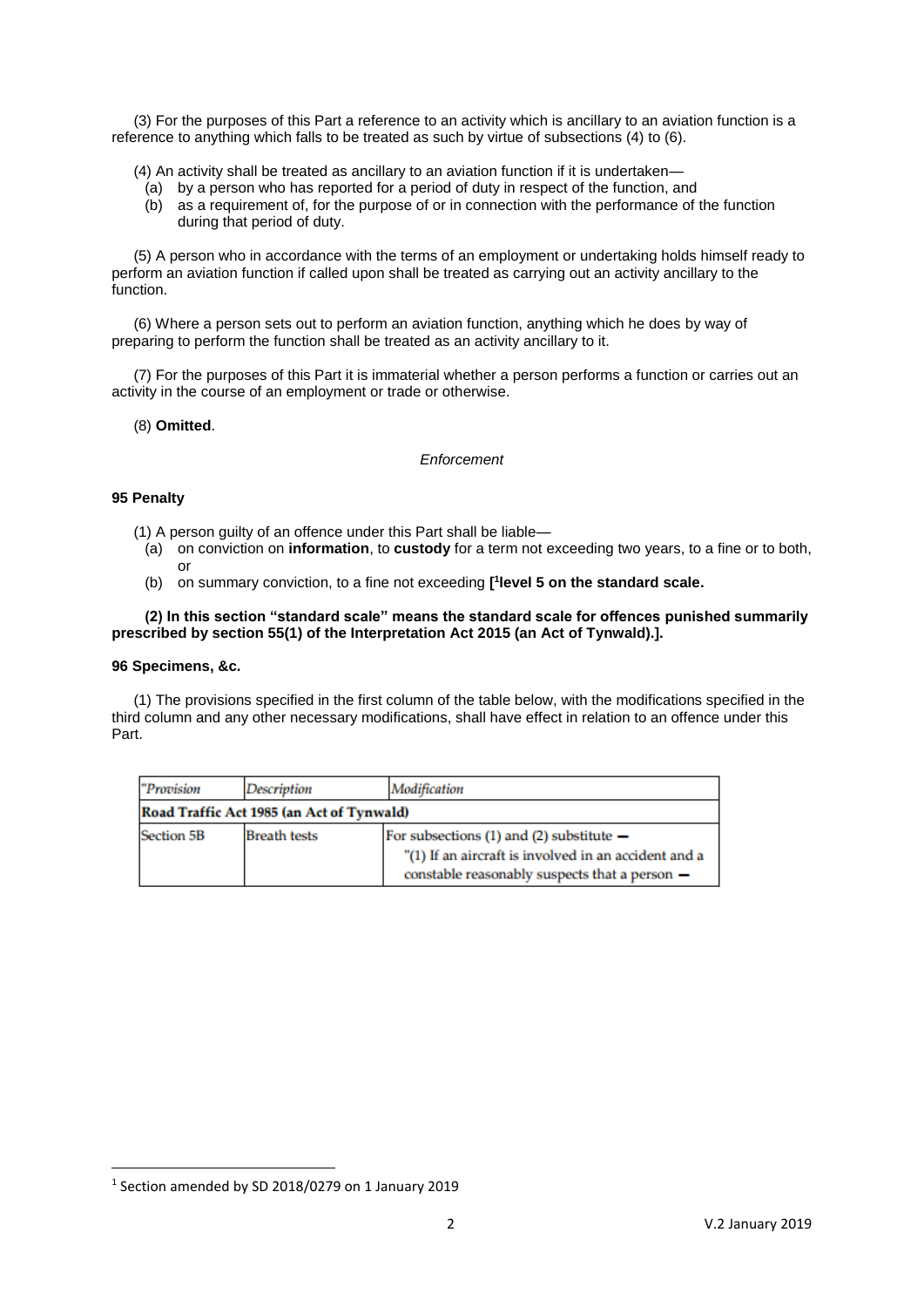| "Provision                                | Description                                           | Modification                                                                                                                                                                                                                                                                                                                                                                                                                                                                                                                                                                                                                                                                                                                                                                                                                                       |  |  |
|-------------------------------------------|-------------------------------------------------------|----------------------------------------------------------------------------------------------------------------------------------------------------------------------------------------------------------------------------------------------------------------------------------------------------------------------------------------------------------------------------------------------------------------------------------------------------------------------------------------------------------------------------------------------------------------------------------------------------------------------------------------------------------------------------------------------------------------------------------------------------------------------------------------------------------------------------------------------------|--|--|
| Road Traffic Act 1985 (an Act of Tynwald) |                                                       |                                                                                                                                                                                                                                                                                                                                                                                                                                                                                                                                                                                                                                                                                                                                                                                                                                                    |  |  |
|                                           |                                                       | (a) was undertaking an aviation function, or an<br>activity ancillary to an aviation function, in<br>relation to the aircraft at the time of the accident,<br>œ۴<br>(b) has undertaken an aviation function, or an<br>activity ancillary to an aviation function, in<br>relation to the aircraft,<br>the constable may, subject to subsection (4),<br>require that person to provide a specimen of<br>breath for a breath test.<br>(2) Where a constable in uniform has reasonable<br>cause to suspect that a person -<br>(a) is committing an offence under RTSA section<br>92 or 93, or<br>(b) has committed an offence under RTSA section<br>92 or 93 and still has alcohol in his body,<br>the constable may, subject to subsection (4),<br>require that person to provide a specimen of<br>breath for a breath test."<br>Omit subsection (9). |  |  |
| Section 6                                 | Provision of<br>specimen                              | In subsection (1), for "section 3A, 5 or 5A"<br>substitute "RTSA section 92 or 93".<br>In subsection (3)(d), for "section 3A or 5" substitute<br>"RTSA section 92"                                                                                                                                                                                                                                                                                                                                                                                                                                                                                                                                                                                                                                                                                 |  |  |
| Section 7                                 | Choice of specimen<br>of breath                       | In subsection (2), for "50 microgrammes in 100<br>millilitres of breath" substitute "—<br>(a) 50 microgrammes of alcohol in 100 millilitres<br>of breath, where the suspected offence relates to<br>the aviation function specified in RTSA section<br>94(1)(h),<br>(b) 15 microgrammes of alcohol in 100 millilitres<br>of breath, in any other case,".                                                                                                                                                                                                                                                                                                                                                                                                                                                                                           |  |  |
| <b>Section 7A</b>                         | Protection for<br>hospital patients                   |                                                                                                                                                                                                                                                                                                                                                                                                                                                                                                                                                                                                                                                                                                                                                                                                                                                    |  |  |
| <b>Section 7B</b>                         | Detention of<br>person affected by<br>alcohol or drug | In subsection $(1)$ -<br>(a) for "driving or attempting to drive a<br>mechanically propelled vehicle on a road"<br>substitute "performing or attempting to perform<br>an aviation function of the kind in respect of<br>which the requirement to provide a specimen<br>was imposed", and<br>(b) for "section 5 or 5A" substitute "RTSA section 92<br>or 93".<br>In subsection (2), for "driving or attempting to<br>drive a mechanically propelled vehicle whilst his<br>ability to drive" substitute "performing or<br>attempting to perform an aviation function whilst<br>his ability to do so".<br>In subsection (3) for "drive properly" substitute                                                                                                                                                                                           |  |  |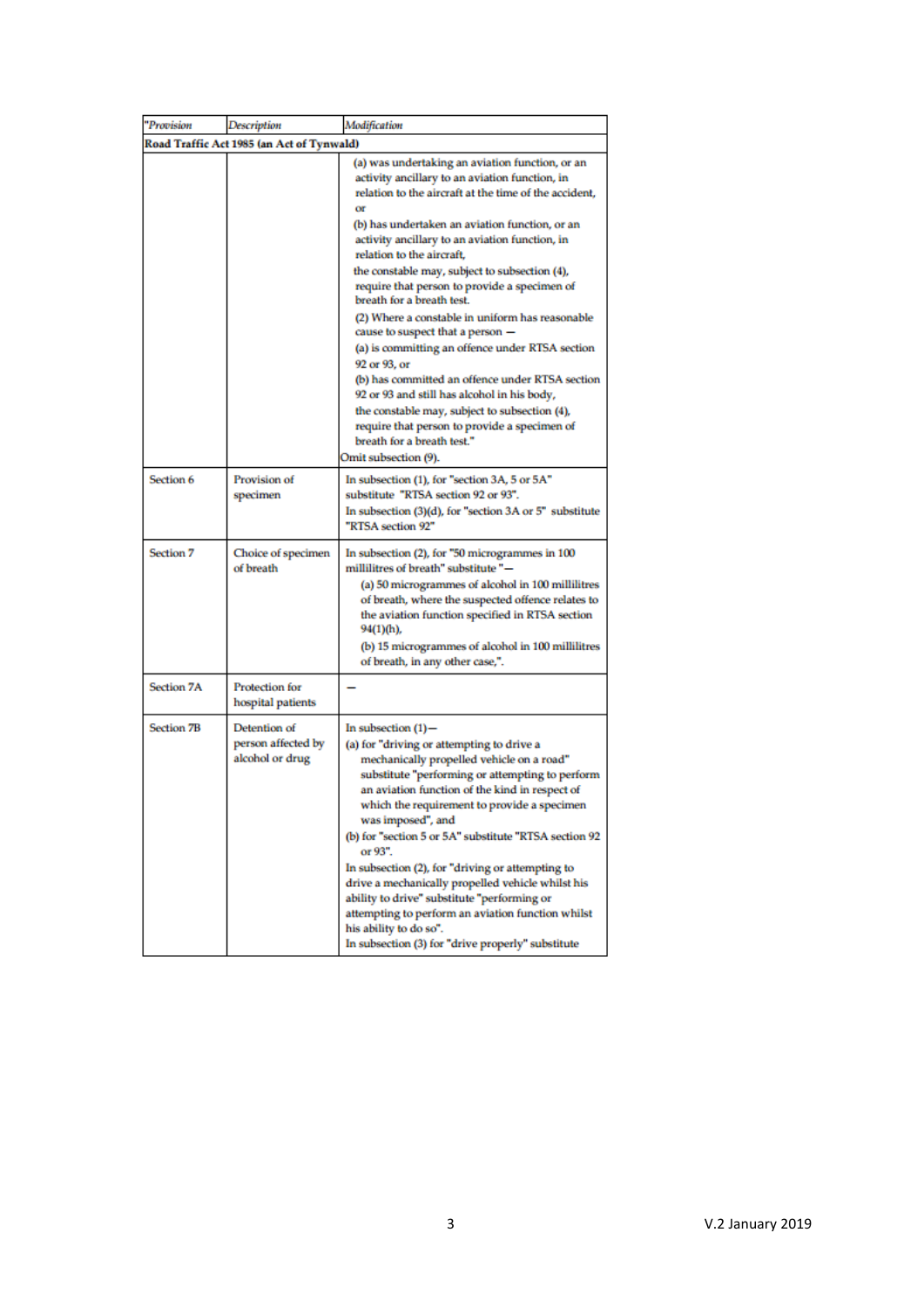| "Provision                                | Description                                                            | Modification                                                                                                                                                                                                                                                                                                                                                                                                                                                                                                                                                                                                                                                                                                                                                                                                                                                                                                                                                                                                            |  |  |
|-------------------------------------------|------------------------------------------------------------------------|-------------------------------------------------------------------------------------------------------------------------------------------------------------------------------------------------------------------------------------------------------------------------------------------------------------------------------------------------------------------------------------------------------------------------------------------------------------------------------------------------------------------------------------------------------------------------------------------------------------------------------------------------------------------------------------------------------------------------------------------------------------------------------------------------------------------------------------------------------------------------------------------------------------------------------------------------------------------------------------------------------------------------|--|--|
| Road Traffic Act 1985 (an Act of Tynwald) |                                                                        |                                                                                                                                                                                                                                                                                                                                                                                                                                                                                                                                                                                                                                                                                                                                                                                                                                                                                                                                                                                                                         |  |  |
|                                           |                                                                        | "perform an aviation function".                                                                                                                                                                                                                                                                                                                                                                                                                                                                                                                                                                                                                                                                                                                                                                                                                                                                                                                                                                                         |  |  |
| <b>Section 7C</b>                         | Use of specimens                                                       | In subsection (1), for "section 3A, 5 or 5A"<br>substitute "RTSA section 92 or 93".<br>In subsection (3), for paragraphs (a) and (b)<br>substitute -<br>"(a) that he consumed alcohol before providing<br>the specimen or before the specimen was taken<br>and after the time of the alleged offence; and<br>(b) that had he not done so the proportion of<br>alcohol in his breath, blood or urine would not<br>have exceeded the prescribed limit and, if it is<br>alleged that he was unfit to perform an aviation<br>function or an activity ancillary to an aviation<br>function, would not have been such as to impair<br>his ability to do so properly.".                                                                                                                                                                                                                                                                                                                                                        |  |  |
| <b>Section 7D</b>                         | Documentary<br>evidence                                                |                                                                                                                                                                                                                                                                                                                                                                                                                                                                                                                                                                                                                                                                                                                                                                                                                                                                                                                                                                                                                         |  |  |
| <b>Section 7DA</b>                        | Specimens of blood<br>taken from persons<br>incapable of<br>consenting |                                                                                                                                                                                                                                                                                                                                                                                                                                                                                                                                                                                                                                                                                                                                                                                                                                                                                                                                                                                                                         |  |  |
| <b>Section 7E</b>                         | Interpretation                                                         | In subsection (1), after "7D" insert "and this<br>section".<br>In subsection (2), for the definition of "the<br>prescribed limit" substitute -<br>""the prescribed limit" has the meaning given by<br>RTSA section 94(2);"<br>and at the end insert $-$<br>"registered health care professional' means a<br>person (other than a medical practitioner) who<br>$is -$<br>(a) a registered nurse; or<br>(b) a registered member of a health care<br>profession which is designated for the purposes<br>of this paragraph by an order made by the<br>Department of Home Affairs;<br>"RTSA" means Part 5 of the Railways and<br>Transport Safety Act 2003 (an Act of<br>Parliament), as it has effect in the Island;<br>a reference to a numbered RTSA section is a<br>reference to the section of RTSA so numbered;<br>expressions used in RTSA have the same<br>meanings as in RTSA."<br>After subsection (2) insert -<br>"(2A) An order under subsection (2) shall be<br>laid before Tynwald.".<br>Omit subsection (5)." |  |  |

**[[F1](http://www.legislation.gov.uk/ukpga/2003/20/part/5#commentary-key-ed139d4e92f376e8db1053e93902b5e9)**(1A) The references in the table to provisions of the Road Traffic Act 1988 or the Road Traffic Offenders Act 1988 are, subject to any contrary intention expressed in this Part or in any other enactment, references to those provisions as amended from time to time.**]**

## (2) **omitted**

(3) For the purpose of the application by subsection (1) of a provision listed in the table in that subsection—

- (a) **omitted**
- (b) a reference to the provision shall be treated, unless the context otherwise requires, as including a ref[eren](http://www.legislation.gov.uk/ukpga/2003/20/part/5#Annotationd2029e416Help)ce to the provision as applied.

**Annotations:**

**Amendments (Textual)**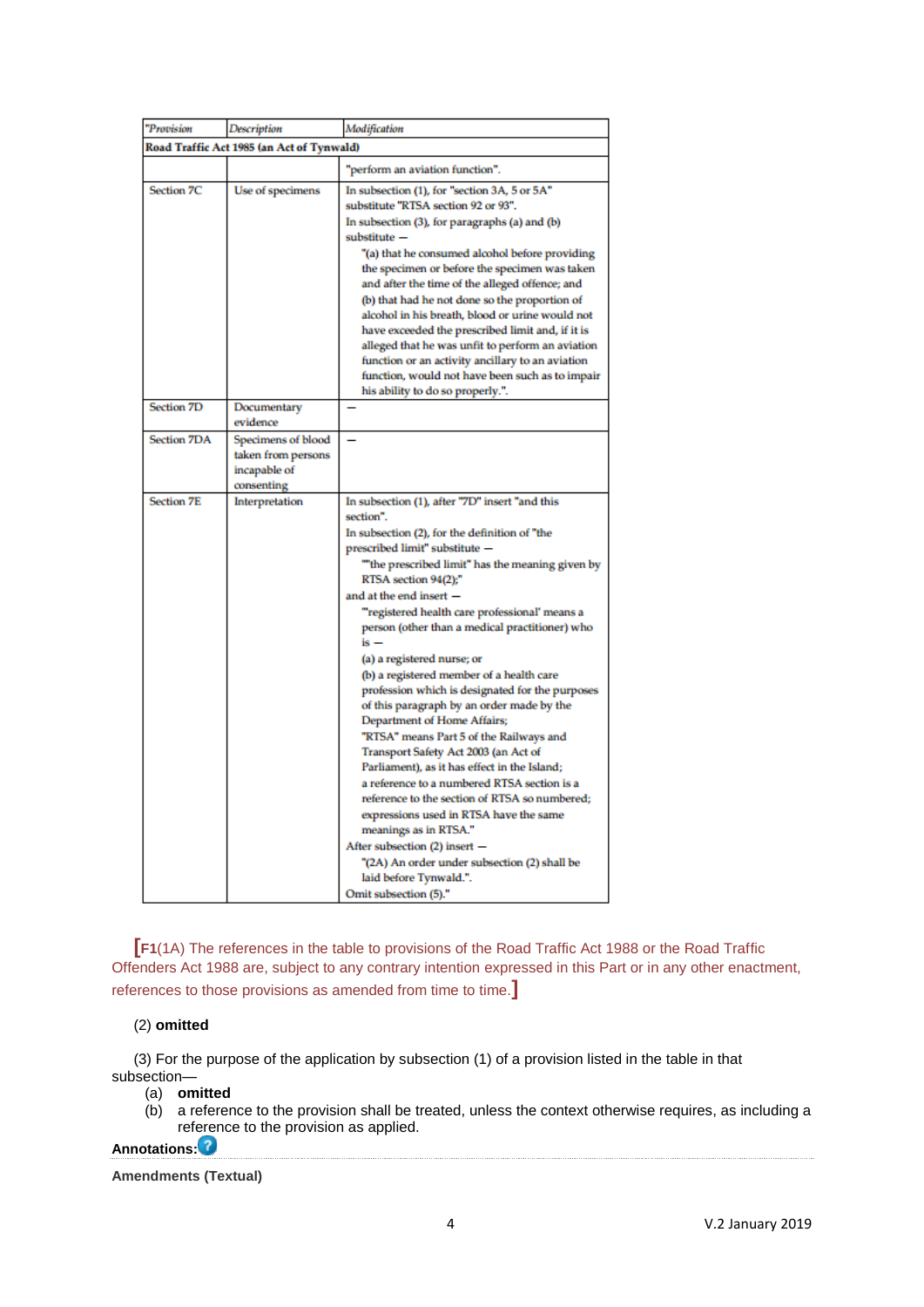**[F1](http://www.legislation.gov.uk/ukpga/2003/20/part/5#reference-key-ed139d4e92f376e8db1053e93902b5e9)**S. 96(1A) inserted (10.4.2015) by [Deregulation Act 2015 \(c. 20\),](http://www.legislation.gov.uk/id/ukpga/2015/20) [s. 115\(7\),](http://www.legislation.gov.uk/id/ukpga/2015/20/section/115/7) **[Sch. 11 para. 16\(2\)](http://www.legislation.gov.uk/id/ukpga/2015/20/schedule/11/paragraph/16/2)**; [S.I. 2015/994,](http://www.legislation.gov.uk/id/uksi/2015/994) [art. 4](http://www.legislation.gov.uk/id/uksi/2015/994/article/4)

#### **97 Arrest without warrant**

(1) A constable may arrest a person without a warrant if the constable reasonably suspects that the person—

- (a) is committing an offence under section 92, or
- (b) has committed an offence under that section and is still under the influence of drink or drugs.

(2) But a person may not be arrested under this section while he is at a hospital as a patient.

(3) In subsection (2) "hospital" means an institution which provides medical or surgical treatment for inpatients or out-patients.

(4) Arrest under this section shall be treated as arrest for an offence for the purposes of **Part IV (detention) of the Police Powers and Procedures Act 1998 (an Act of Tynwald).** 

## **98 Right of entry**

(1) A constable in uniform may board an aircraft if he reasonably suspects that he may wish to exercise a power by virtue of section 96 or under section 97 in respect of a person who is or may be on the aircraft.

(2) A constable in uniform may enter any place if he reasonably suspects that he may wish to exercise a power by virtue of section 96 or under section 97 in respect of a person who is or may be in that place.

(3) For the purposes of boarding an aircraft or entering a place under this section a constable—

- (a) may use reasonable force;
- (b) may be accompanied by one or more persons.

*General*

#### **99 Regulations**

**Omitted** 

### **100 Crown application**

(1) This Part shall apply to a function or activity performed or carried out in relation to an aircraft which belongs to or is employed in the service of the Crown.

(2) This section is subject to section 101.

#### **101Military application**

(1)This Part shall not apply to a function or activity which is performed or carried out by a member of **[[F12](http://www.legislation.gov.uk/ukpga/2003/20/part/5#commentary-key-81d5b04d0d28309ecd2545cc4f825317)**any of Her Majesty's forces (within the meaning of the Armed Forces Act 2006) **]**, acting in the course of his duties.

(2) This Part shall not apply to a function or activity which is performed or carried out by—

- (a) a member of a visiting force, within the meaning which that expression has in section 3 of the Visiting Forces Act 1952 (c. 67) by virtue of section 12(1) of that Act, acting in the course of his duties, or
- (b) a member of a civilian component of a visiting force, within that meaning, acting in the course of his duties.
- (3) Omitted

## **102 Territorial application**

- (1) This Part applies in relation to—
	- (a) a function or activity performed or carried out in the **Isle of Man**, and
	- (b) a flight function performed or flight activity carried out on a **Isle of Man** aircraft.